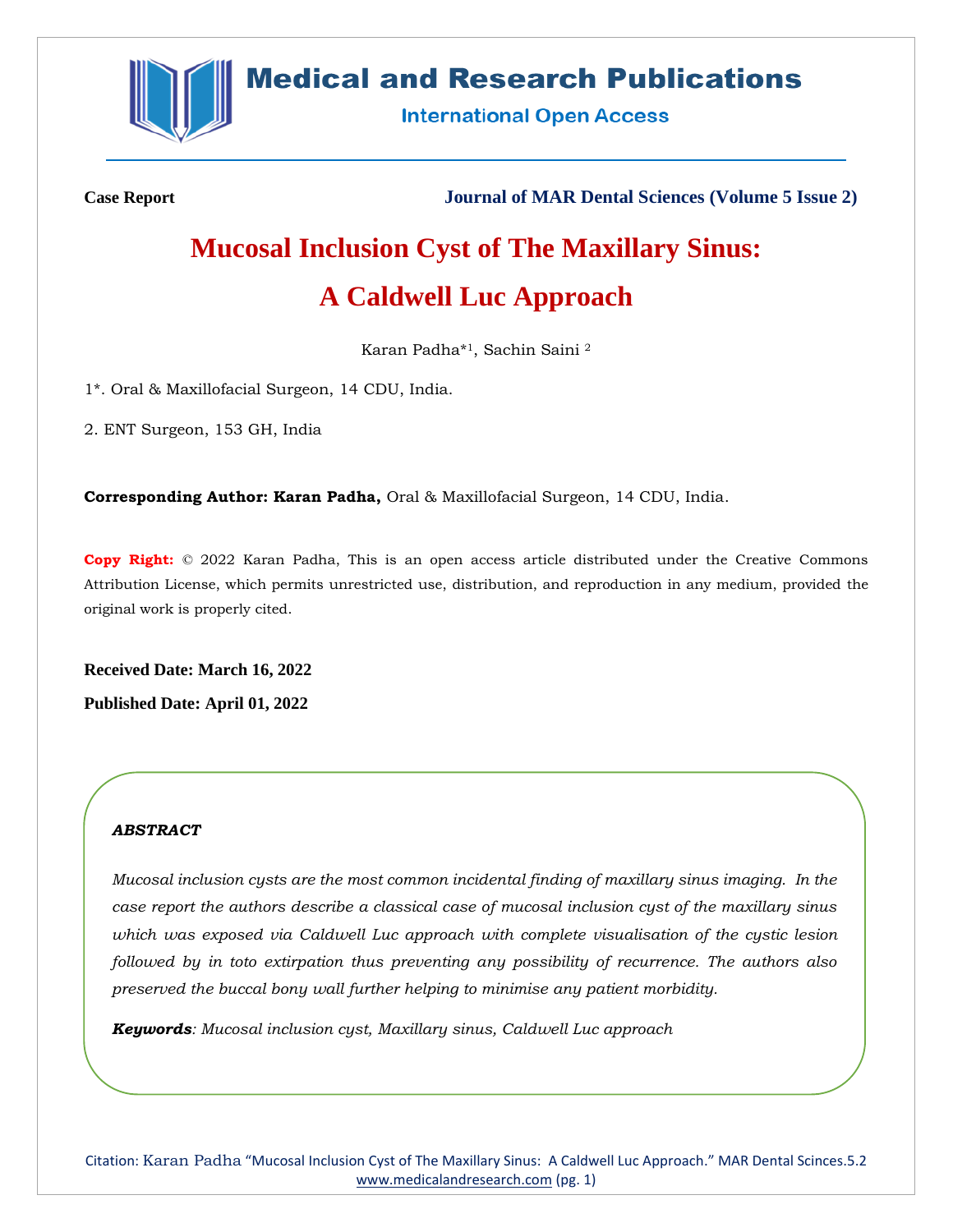#### **Introduction**

Amongst the most frequent and incidental finding of maxillary sinus imaging are mucosal inclusion cysts. Mucosal inclusion cysts are believed to originate from obstruction of duct of seromucinous gland [1]. Although mostly asymptomatic they can be associated with symptoms such as headache, nasal discharge and postnasal drip [2,3,4]. In this case report the authors describe a classic case of mucosal inclusion cyst in the maxillary sinus which was removed in toto via Caldwell Luc approach.

#### **Case Report**

A 30-year-old male patient presented to Dept of Oral & Maxillofacial Surgery with pain in the right side of the face. On clinical evaluation there was no swelling or tenderness noted either intraorally or extraorally. The patient also reported no history of trauma to the associated area. A CT scan was done which revealed a well-defined, homogenous radiopaque lesion occupying the lower 1/3rd of the maxillary sinus (Figure 1). A FNAC was done yielding a diagnosis of maxillary cystic lesion. Enucleation the cyst via Caldwell Luc approach was planned. Under general anesthesia, an incision was given around 3mm above the line of reflection and running parallel to the occlusal line. A mucoperiosteal flap was raised taking care not to damage the infraorbital nerve. A 1.5 cm diameter window was delineated in the buccal wall of the maxillary sinus. After careful delineation of the borders, the bony wall was infractured taking care not to perforate the maxillary sinus lining. After superior retraction of the bony wall, the cyst came into view inferolaterally. A Luc's forcep was used to grasp the cystic lesion and tease it out gently (Figure 2). The cystic lesion was removed in toto and prompt hemostasis was achieved (Figure 3). The superiorly retracted bony wall was eased back to original location thus maintaining bony continuity. The specimen was sent for histopathological examination confirming a diagnosis of mucosal inclusion cyst.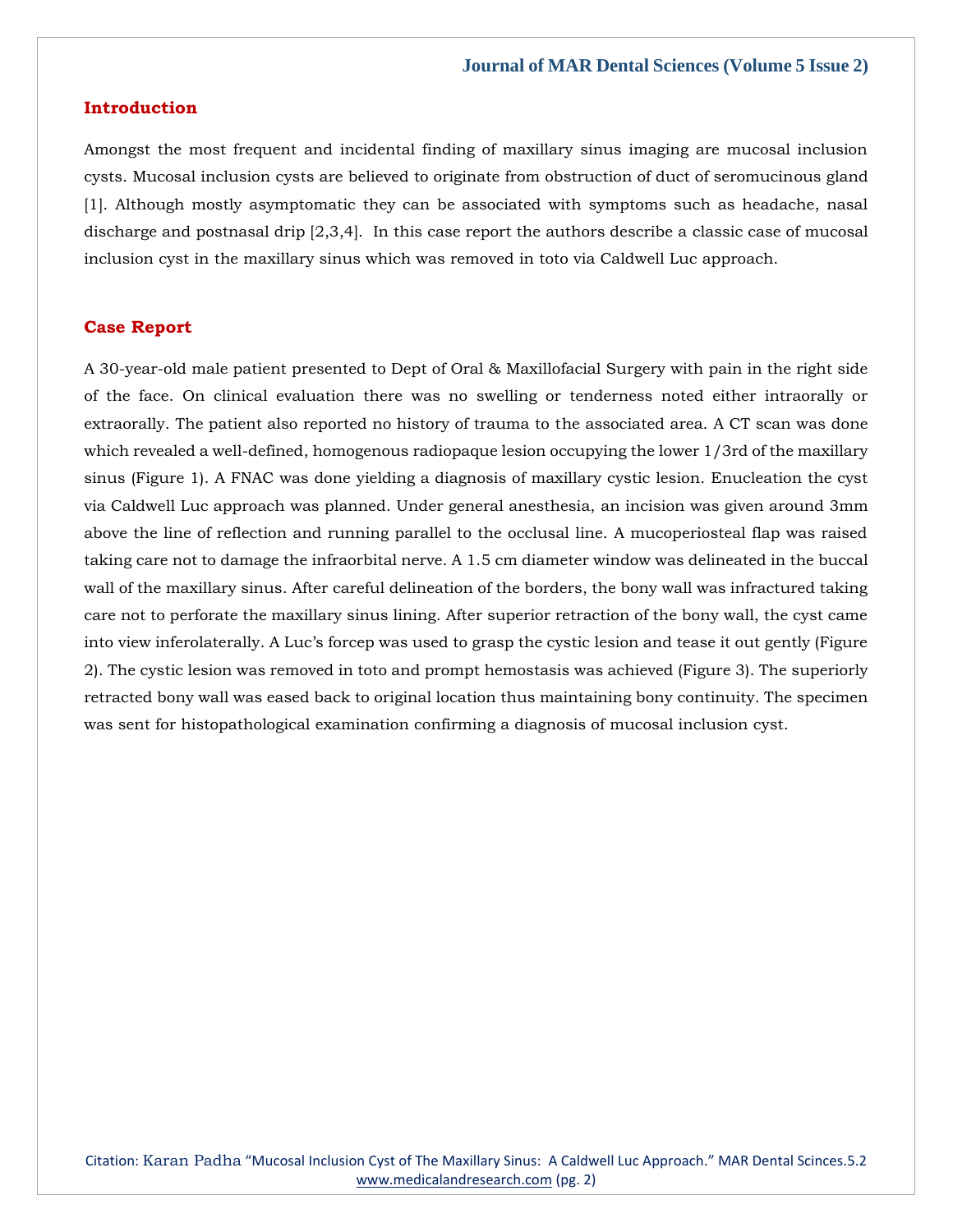

**Figure 1 :** The Coronal section of CT scan demonstrating the mucosal inclusion cyst



Figure 2: The mucosal inclusion cyst being teased out of the maxillary sinus

Citation: Karan Padha "Mucosal Inclusion Cyst of The Maxillary Sinus: A Caldwell Luc Approach." MAR Dental Scinces.5.2 [www.medicalandresearch.com](http://www.medicalandresearch.com/) (pg. 3)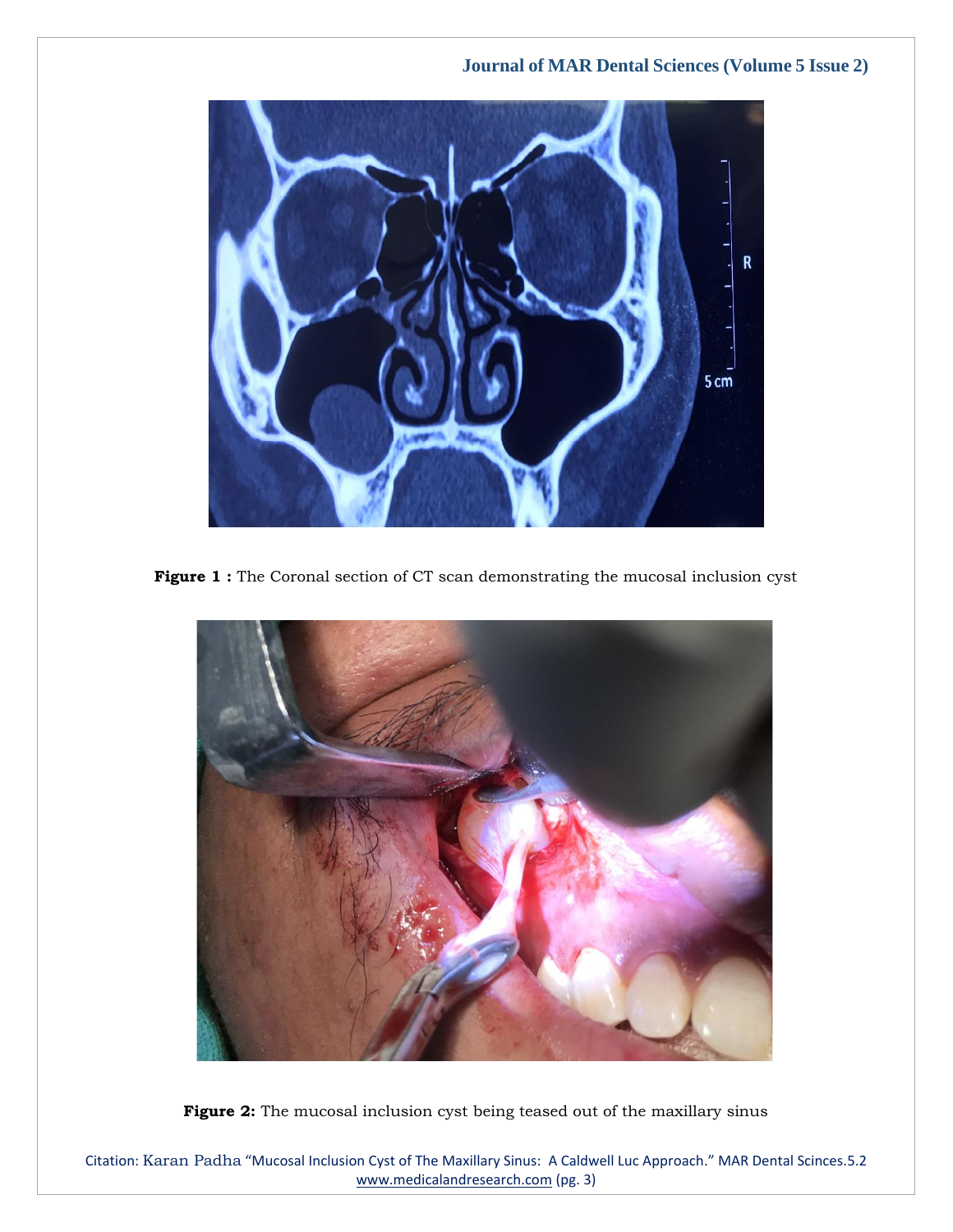

**Figure 3:** The cystic lesion in toto

# **Discussion**

The aetiopathogenesis of mucosal inclusion cysts is controversial. It has been suggested that chronic rhinosinusitis plays a key role in it's development [2]. Dental infections and trauma has also been implicated as etiology for this cystic lesion. Muocal inclusion cysts are mostly asymptomatic however symptoms such as facial pain, nasal obstruction and headache have been associated with it [5,6]. Marsupiliazation and enucleation form the primary treatment modalities when dealing with a symptomatic mucosal cyst. According to the author's opinion enucleation with complete extripation of the cystic lining is mandated to prevent the possibility of recurrence.The same has validated in literature as recurrences of mucosal cysts have been found to be associated with incomplete surgical removal.

The authors used Caldwell Luc approach to create a bony window into the sinus to visualise the cyst.Traditionally Caldwell Luc has been indicated in treatment of conditions like chronic sinusitis, management of dental cysts and as well as for closure of oro-antral fistulas. Lately FESS has replaced Caldwell Luc as a primary treatment modality with the latter being used as a reserve strategy and last resort when other treatment modalities fail [7]. The complications associated with Caldwell Luc are facial edema, pain, facial asymmetry, numbness in the infraorbital nerve distribution, dacrocystistis and devitalized teeth [8].